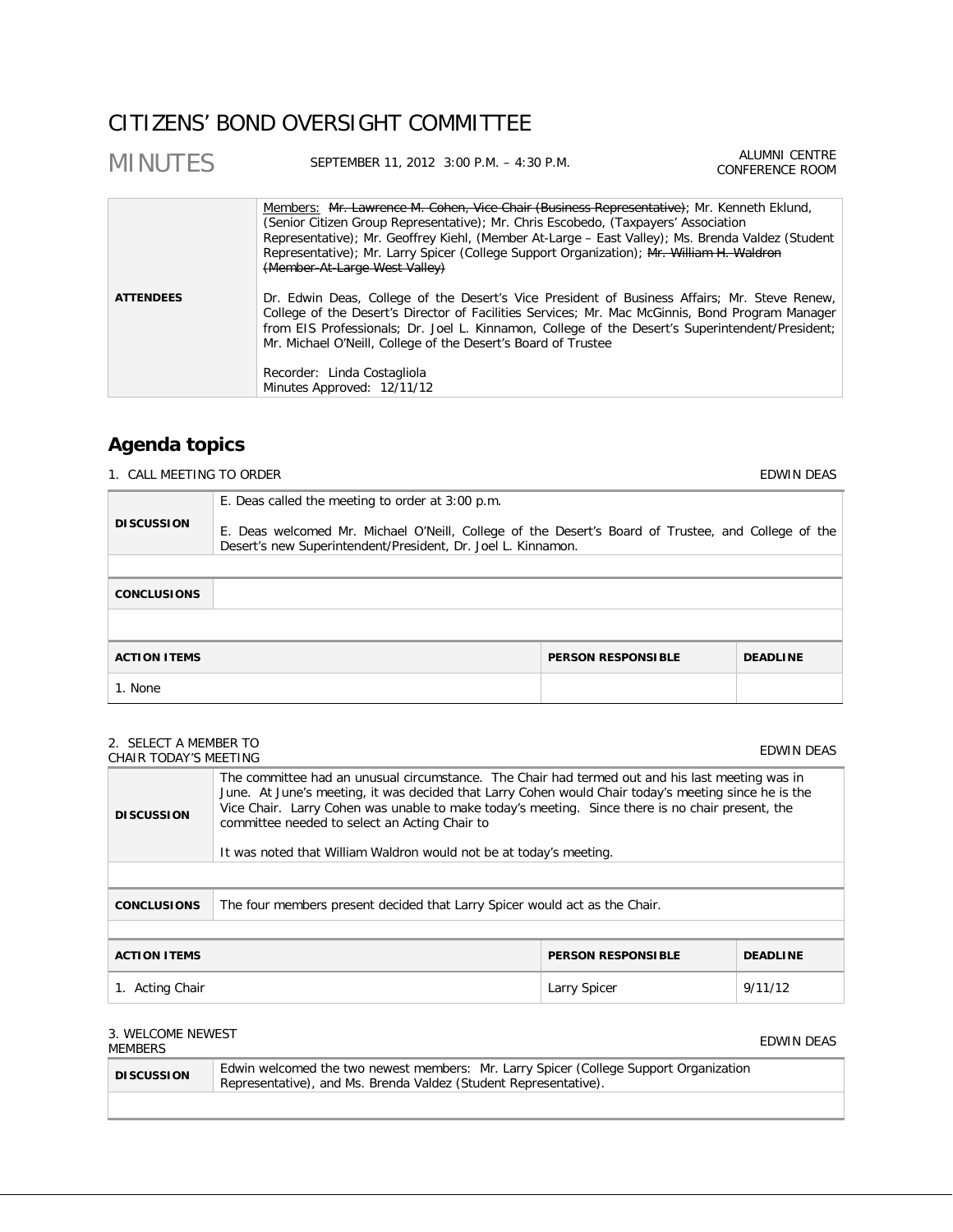| <b>CONCLUSIONS</b>  | Mr. Spicer and Ms. Valdez' appointments have been approved by the Board of Trustees at August 27,<br>2012 Board Meeting. |                           |                 |
|---------------------|--------------------------------------------------------------------------------------------------------------------------|---------------------------|-----------------|
|                     |                                                                                                                          |                           |                 |
| <b>ACTION ITEMS</b> |                                                                                                                          | <b>PERSON RESPONSIBLE</b> | <b>DEADLINE</b> |
| None.               |                                                                                                                          |                           |                 |

# 4. ELECTION OF NEW THE CELOTION OF NEW SPICER AND THE SERVICE OF THE CONTROL OF THE CONTROL CONTROL CONTROL CONTROL CONTROL CONTR<br>OFFICERS

|                     | Chris Escobedo arrived during review of this agenda item.                                                                                                                                                                                                                                                                                                                                                                                                                                                                                                                                                                                                                                                                                                                                                   |                           |                 |
|---------------------|-------------------------------------------------------------------------------------------------------------------------------------------------------------------------------------------------------------------------------------------------------------------------------------------------------------------------------------------------------------------------------------------------------------------------------------------------------------------------------------------------------------------------------------------------------------------------------------------------------------------------------------------------------------------------------------------------------------------------------------------------------------------------------------------------------------|---------------------------|-----------------|
| <b>DISCUSSION</b>   | L. Spicer asked if there were any members that are not here today that have expressed an interest in<br>serving as a Chair or Vice Chair. E. Deas said that he had heard from Larry Cohen, current Vice Chair,<br>and he had expressed an interest in serving as Chair if nominated.<br>L. Spicer opened the floor for nominations for Chair. G. Kiehl nominated Larry Cohen as Chair, seconded<br>by K. Eklund. L. Spicer asked if there were any other nominations for Chair. There were none. All in<br>favor of Larry Cohen as Chair.<br>L. Spicer opened the floor for nominations for Vice Chair. K. Eklund nominated Geoffrey Kiehl, seconded<br>by L. Spicer. L. Spicer asked if there were any other nominations for Vice Chair. There were none. All in<br>favor of Geoffrey Kiehl as Vice Chair. |                           |                 |
|                     |                                                                                                                                                                                                                                                                                                                                                                                                                                                                                                                                                                                                                                                                                                                                                                                                             |                           |                 |
|                     |                                                                                                                                                                                                                                                                                                                                                                                                                                                                                                                                                                                                                                                                                                                                                                                                             |                           |                 |
| <b>CONCLUSIONS</b>  | Larry Cohen will serve as the Chair for one year and Geoffrey Kiehl will serve as the Vice Chair for one<br>year. Geoffrey Kiehl will Chair the meeting starting with agenda item five.                                                                                                                                                                                                                                                                                                                                                                                                                                                                                                                                                                                                                     |                           |                 |
|                     |                                                                                                                                                                                                                                                                                                                                                                                                                                                                                                                                                                                                                                                                                                                                                                                                             |                           |                 |
| <b>ACTION ITEMS</b> |                                                                                                                                                                                                                                                                                                                                                                                                                                                                                                                                                                                                                                                                                                                                                                                                             | <b>PERSON RESPONSIBLE</b> | <b>DEADLINE</b> |
| 1. None.            |                                                                                                                                                                                                                                                                                                                                                                                                                                                                                                                                                                                                                                                                                                                                                                                                             |                           |                 |

# 5. APPROVAL OF MINUTES GEOFFREY KIEHL

| <b>DISCUSSION</b>                                                   | June 12, 2012 meeting minutes were not available.                  |                           |                       |  |  |
|---------------------------------------------------------------------|--------------------------------------------------------------------|---------------------------|-----------------------|--|--|
|                                                                     |                                                                    |                           |                       |  |  |
| <b>CONCLUSIONS</b>                                                  | Postponed approval of June 12, 2012 minutes to December's meeting. |                           |                       |  |  |
|                                                                     |                                                                    |                           |                       |  |  |
| <b>ACTION ITEMS</b>                                                 |                                                                    | <b>PERSON RESPONSIBLE</b> | <b>DEADLINE</b>       |  |  |
| December's meeting.                                                 | 1. Add approval of June 12, 2012 meeting minutes to the agenda for | Linda Costagliola         | 12/11/12              |  |  |
|                                                                     |                                                                    |                           |                       |  |  |
| 6. COMMENTS FROM THE<br><b>PUBLIC</b>                               |                                                                    |                           | <b>GEOFFREY KIEHL</b> |  |  |
| <b>DISCUSSION</b>                                                   |                                                                    |                           |                       |  |  |
|                                                                     |                                                                    |                           |                       |  |  |
| <b>CONCLUSIONS</b>                                                  | No comments were made from the public.                             |                           |                       |  |  |
|                                                                     |                                                                    |                           |                       |  |  |
| <b>ACTION ITEMS</b><br><b>PERSON RESPONSIBLE</b><br><b>DEADLINE</b> |                                                                    |                           |                       |  |  |
| 1. None.                                                            |                                                                    |                           |                       |  |  |
|                                                                     |                                                                    |                           |                       |  |  |
|                                                                     |                                                                    |                           |                       |  |  |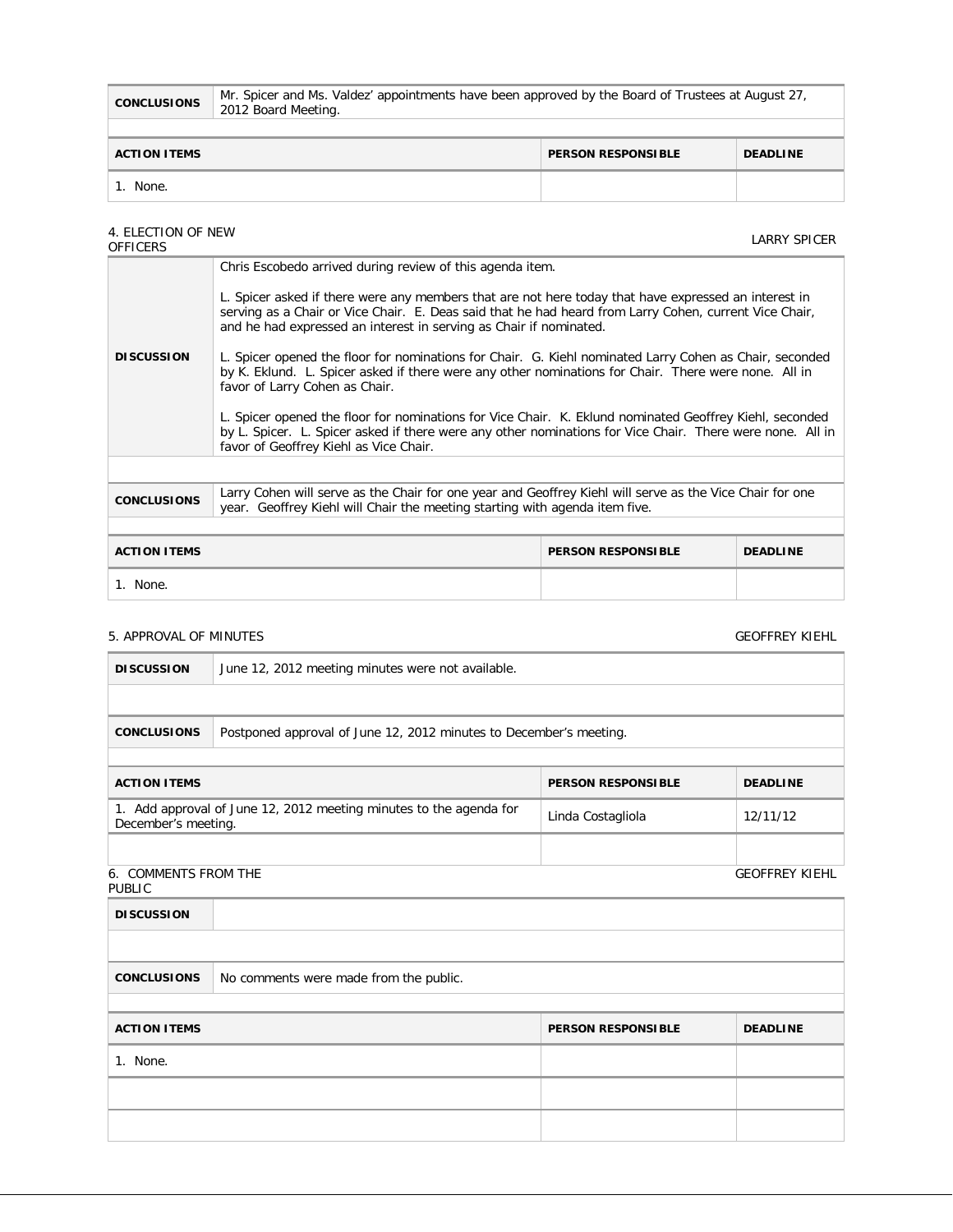

Stucco being installed on north wall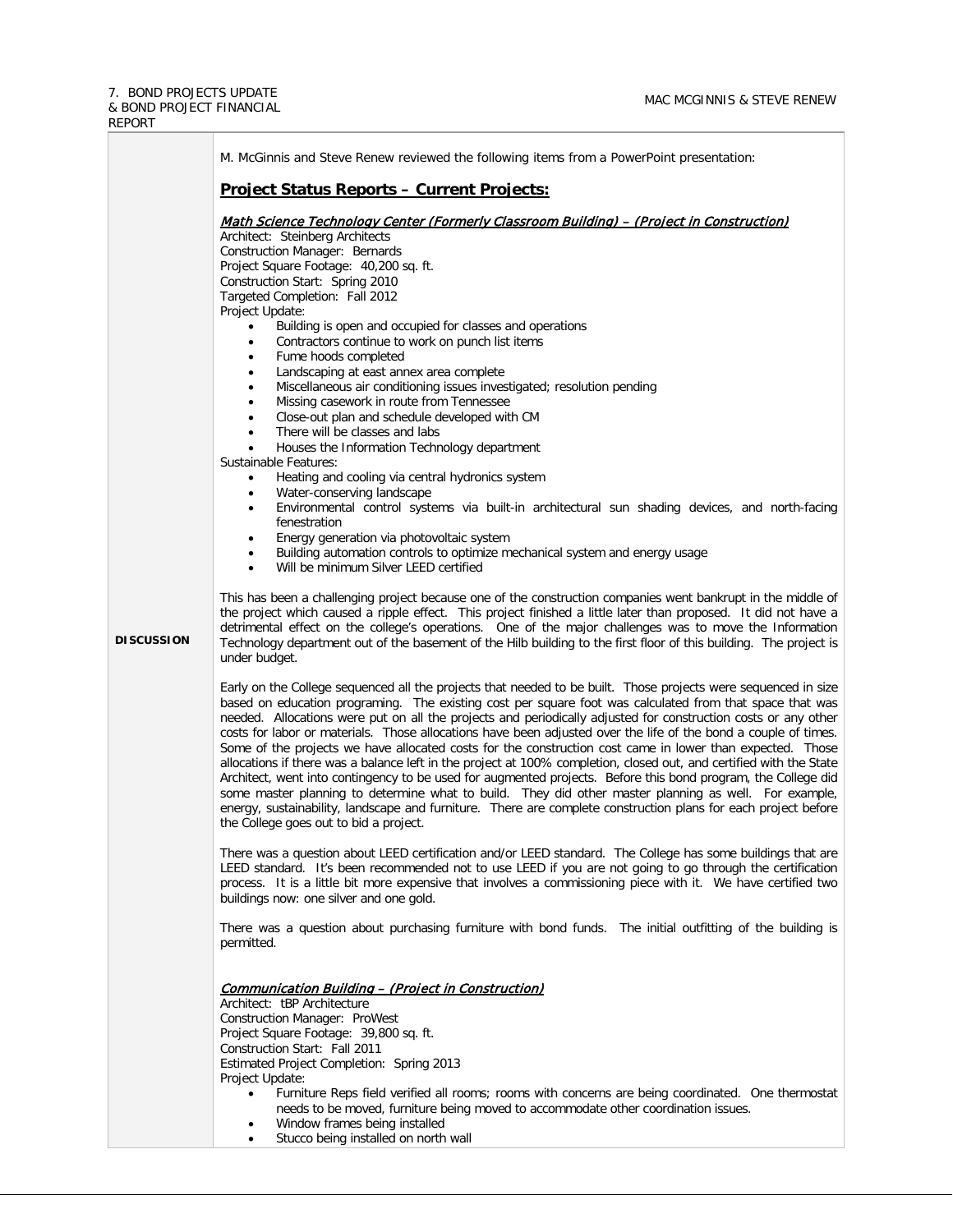- Drywall being installed on first floor
- Insulation being installed at walls and ceiling on first floor
- Exterior sheathing continues
- Roof 99% complete
- Second floor mud and tape continues
- House the Communication program
- It will be across the Cravens Student Services Center

Sustainable Features:

- Will be minimum Silver LEED certified
- Building automation controls to optimize mechanical system
- Water conserving landscape
- Heating and cooling via central hydronics system
- **Photovoltaics**
- Shading strategies

## Monterey Entrance (Project in Construction)

Architect: PMSM Architects Construction Manager: ProWest Project Square Footage: Exterior Site Work Estimated Construction Start: Summer 2012 Estimated Project Completion: Spring 2013 Project Update:

- Monterey entrance opened on August 22<sup>nd</sup>
- Fountain in pricing by CM
- Additional road arrows to be added
- Construction fencing added around circle drive
- Additional funds for shade canopies approved
- Proceeding with amphitheater and amphitheater foundations, and holding on pouring concrete until DSA approval
- Processing Piggy-Back-Contract for shade structures
- Continuing work to open accessible sidewalks from Monterey Avenue to the Student Services building
- Concrete wall poured in roundabout
- Continue to trench underground conduit runs
- Continue to install conduits and placed backfill

Sustainability Features:

- Public transportation
- Drought Tolerant Landscaping
- Efficient irrigation system utilizing reclaimed water

The courtyard where the fountain is located will start construction at a later date along with the central development project which includes the Liberal Arts, Administration, and Hilb buildings.

The City of Palm Desert will be working on the signals at the Monterey Entrance but will not be able to start on the project until next summer. This was delayed due to the freeze of redevelopment funds.

The roundabout is working out well.

#### Indio Education Center (Project in Design)

Architect: gkkworks Construction Manager: gkkworks Project Square Footage: 40,000 sq. ft. Estimated Construction Start: Fall 2012 Estimated Project Completion: Fall 2013 Project Update:

- Project resubmitted to DSA; stamp out achieved
- Project's bid activity previously halted until DSA approval
- Coordinated CM for tentative bid schedule
- District approved Fire Protection analysis document requested by DSA submitted to Architect
- IOR contract in process of approval
- Special Testing & Inspection services contract in process for approval
- Three-storey building
- Opportunity for retail spaces
- Parking lot behind the building

Sustainability Features:

- Will be minimum Silver LEED certified
- Architectural environmental control
- Public transportation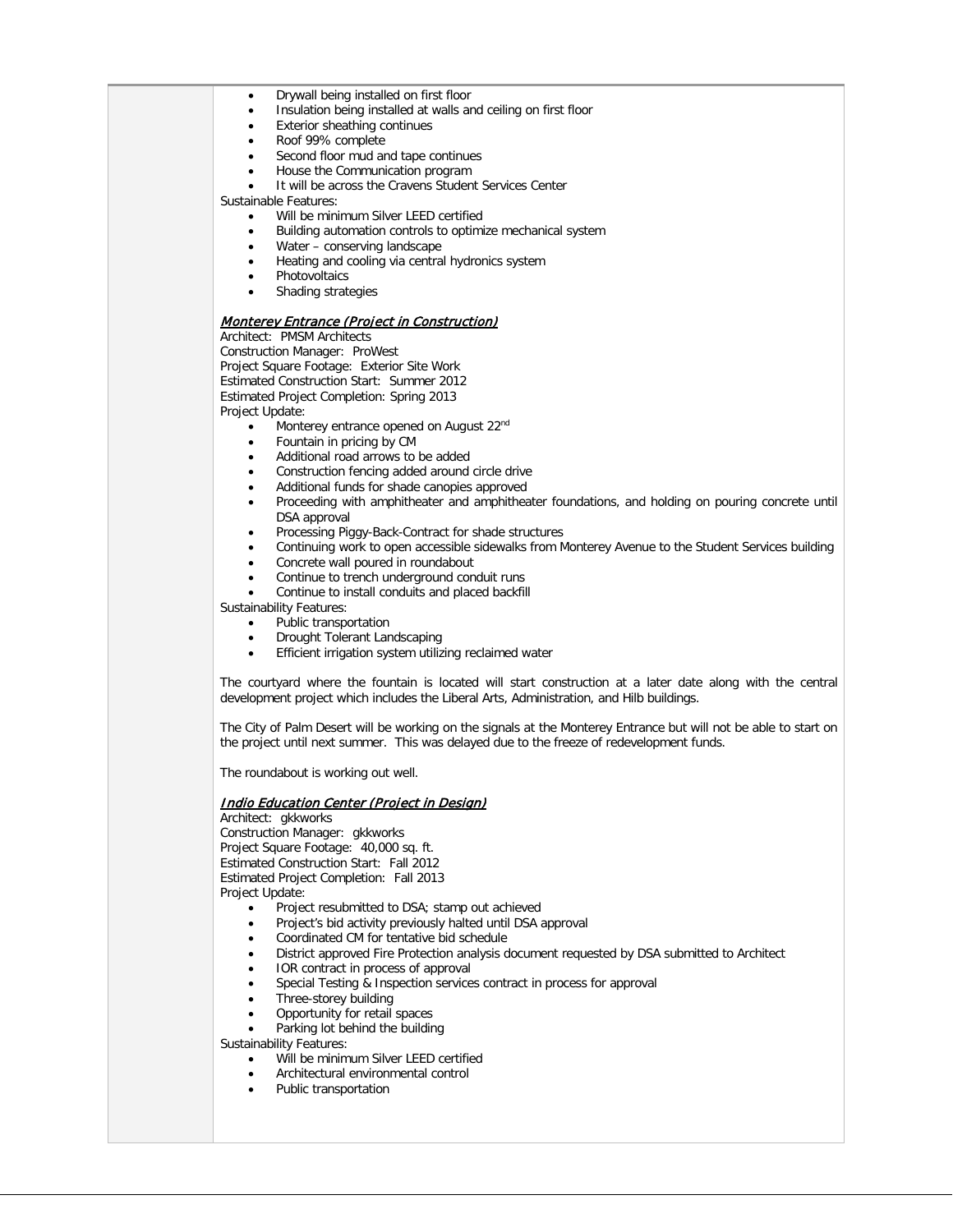## West Valley Campus - Palm Springs (Project in Design)

Architect: HGA Architects Construction Manager: Sundt Construction Project Square Footage: 50,000 sq. ft. Estimated Construction Start: Spring 2013 Estimated Project Completion: Fall 2014 Project Update:

- Project in Construction Document Phase
- DWA requiring water lines be a public system
- Directed Architect to proceed with DSA request to have public water lines
- Architect exploring emerging technology opportunities
- CM reviewed 50% Estimate with EIS Pro on 8-21-2012; project on budget

Sustainability Features:

- Will be minimum Gold LEED certified
- Public transportation
- Solar Energy
- Sustainable Site
- 5 Zero Planning

This is the first phase of approximately 650,000 square feet for total build out. The strategy in both east and west is to create two sites. The one site as the major site and the other one as a supporting site. East Valley Center - Mecca/Thermal is the major site and the East Valley Center - Indio site will be the supporting site; and West Valley Campus - Palm Springs will be the major site and West Valley Campus - Desert Hot Springs will be the supporting site.

#### Applied Sciences (Formerly Career Technical Education) - (Project in Design)

Architect: HGA Architects

Construction Manager: Gilbane Project Square Footage: 21,741 sq. ft. Estimated Construction Start: Summer 2013 Estimated Project Completion: Summer 2014 Project Update:

- Approved Applied Sciences Fire Access plan was sent to architect for incorporation
- Documents received from ADA Architect for inclusion of the Path of Travel to the Applied Sciences project. Revised fee proposal for the work pending.
- Architect requested to send project specs to Ingersoll Rand, Dynalectric, carpet representative for review.
- Replace the existing applied technology building
- Houses the architecture department, construction technology, agriculture department, exterior programs, greenhouses, shaded structures and offices
- Sustainability Features:
	- Will be minimum Silver LEED certified

#### Child Development Center (Project in Design)

Architect: HMC Architects Construction Manager: None Project Square Footage: 10,314 sq. ft. Estimated Construction Start: Spring 2013 Estimated Project Completion: Summer 2014 Project Update:

- Project Schedule from Architect; DSA review schedule to complete in five months
- Budget increased to include electrical upgrades and site covered walkway
- Plans at DSA
- Proposal for LEED design and administration in process
- A new building adjacent to the west of the existing child development center
- Houses observations rooms, kitchen, offices, and exterior playgrounds
- Includes a canopy that will stretch out from the new building to the old building
- Sustainability Features:

• Will be minimum Silver LEED certified

# Athletic Facilities (Project in Design)

Architect: LPA, Inc. Construction Manager: ProWest Project Square Footage: 26,840 sq. ft. Estimated Construction Start: Fall 2012 Estimated Project Completion: Summer 2014 Project Update:

- DSA, CM and EIS reviewed comments and VE revision complete and re-submitted to DSA
- ACM and LBP remediation complete
- First advertisement for salvage contract published; schedule issued to CM and COD.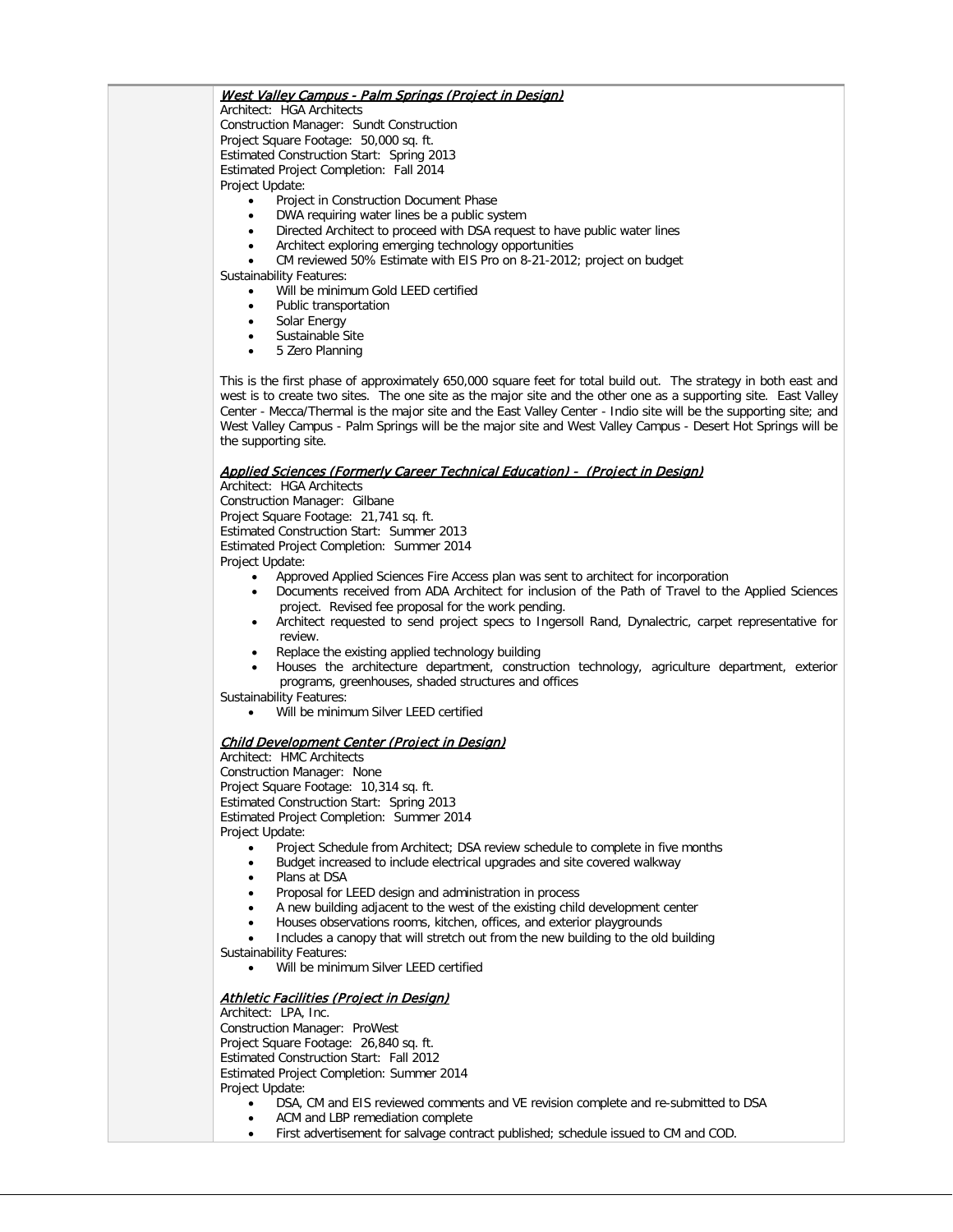- New gymnasium
- Multi-purpose building
- Six new tennis courts
- Sustainability Features:
	- Will be minimum Silver LEED certified

### Central Campus Redevelopment (Project in Design)

Architect: HMC Architects Construction Manager: ProWest Project Square Footage: 66,526 sq. ft. Estimated Construction Start: Summer 2014 Estimated Project Completion: Fall 2015 Project Update:

- Library Program verification meeting held with Architect
- Includes the Liberal Arts Building, Hilb Building, Administration Building, Building C, and the Courtyard between Liberal Arts and Administration Buildings. The Courtyard is also included in the Monterey Avenue project.
- Maintaining the current architecture
- Renovating buildings
- Library will be in the Hilb Building and the C Building
- Administration will be to the north and Liberal Arts will be to the south

Sustainability Features:

Will be minimum Silver LEED certified

# Visual Arts (Project in Design)

Architect: Perkins & Will Construction Manager: Gilbane Project Square Footage: 13,710 sq. ft. Estimated Construction Start: Fall 2012 Estimated Project Completion: Fall 2013 Project Update:

- Bid opening complete
- Pre-construction checklist meeting scheduled
- Special Testing & Inspection services contract is in process
- DSA forms 5 requested for all inspectors

Sustainable Features:

Will be minimum Silver LEED certified

## Stagecraft (Project in Design)

Architect: PMSM Architects Construction Manager: None Project Square Footage: 3,346 sq. ft. Estimated Construction Start: Spring 2013 Estimated Project Completion: Fall 2013 Project Update:

- Construction documents in progress from modular company
- Located north of Theatre Too building
- Outdoor space for stagecraft building and lighting
- Music rooms, a makeup studio and wardrobe space

DSA is the Division of the State Architect. They have to approve all projects.

## **4 Week Look Ahead Schedule for 05/30/12 to 06/27/12**

This information was provided so that everyone could see what is going to happen over the next four weeks on the campus.

# **Financial Report**

Project Allocations Budget

- Completed Projects:
	- Bond + Other Budget: \$90,154,704.81 Bond Only Expenses: \$85,063,232.61
	- Current Projects Ongoing: Bond + Other Budget: \$274,712,463.26 Bond Only Expenses: \$104,256,185.13 Bond Only Balance: \$166,324,650.73
- Future Projects:
	- Bond + Other Budget: \$32,150,000.00
		- **Contingency**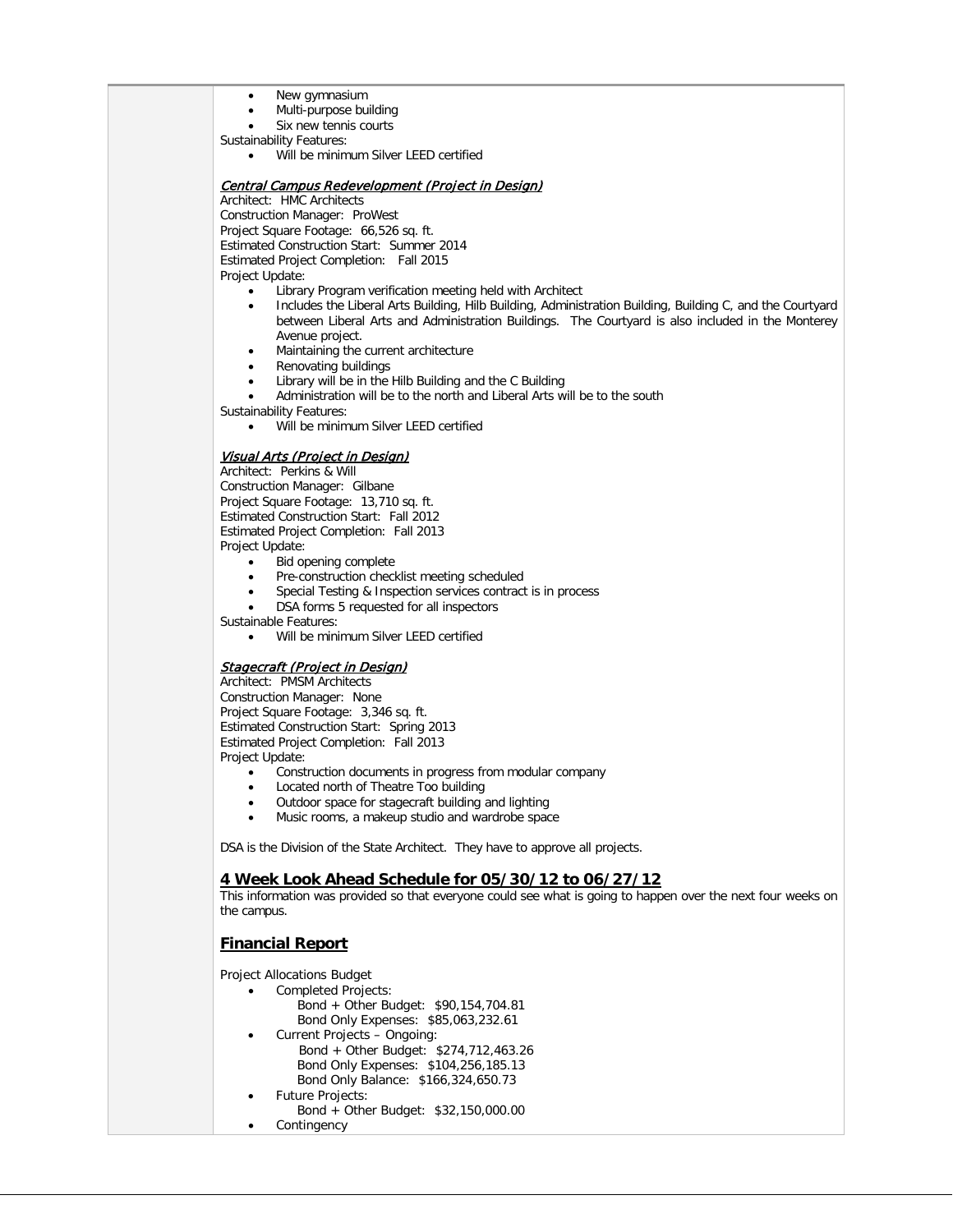|                    | Bond + Other Budget: \$430,344.00<br>Bond Balance Only: \$6,425,587.00<br><b>Central Contracted Management Fees:</b><br>Bond + Other Budget: \$20,853,036.00<br>Bond Only Expenses: \$18,205,283.10<br>Bond Only Balance: \$2,647,752.90<br>Total Summary of Projects Bond + Other Budget: \$418,300,548.07<br>Total Summary of Projects Expenditures Bond Only: \$207,524,700.84<br>Total Summary of Projects Bond Only Balance: \$207,547,990.63<br><b>Funding Sources:</b><br>Bond Series "A" - \$65,000,000<br>Bond Series "B" - \$57,850,000<br>Bond Series "C" - \$223,648,444<br>State - \$3,144,000 (funds already received)<br>RDA - \$30,000,000 (funds already received)<br>Interest - \$30,000,000<br>Refunding - \$7,500,000 (refinance of all the series)<br>Rebates - \$1,158,104 (includes money from the Foundation and the County)<br>TOTAL Funding Sources: \$418,300,548<br>Deferred Projects - Bond 2:<br>Committed Project Budget: 47,013,440.00<br>Upcoming Event: There is no grand opening event for the Math Science Technology Center on September<br>18, 2012. |
|--------------------|--------------------------------------------------------------------------------------------------------------------------------------------------------------------------------------------------------------------------------------------------------------------------------------------------------------------------------------------------------------------------------------------------------------------------------------------------------------------------------------------------------------------------------------------------------------------------------------------------------------------------------------------------------------------------------------------------------------------------------------------------------------------------------------------------------------------------------------------------------------------------------------------------------------------------------------------------------------------------------------------------------------------------------------------------------------------------------------------|
|                    |                                                                                                                                                                                                                                                                                                                                                                                                                                                                                                                                                                                                                                                                                                                                                                                                                                                                                                                                                                                                                                                                                            |
| <b>CONCLUSIONS</b> | G. Kiehl posed the following question to M. McGinnis; "Are you aware of any Bond funds that have been spent<br>or committed for any project or purpose not covered or included in the language of the bond issue approved by<br>the voters?" M. McGinnis responded: "No."<br>G. Kiehl posed the following question to S. Renew; "Are you aware of any Bond funds that have been<br>spent or committed for any project or purpose not covered or included in the language of the bond issue<br>approved by the voters?" S. Renew responded: "No."                                                                                                                                                                                                                                                                                                                                                                                                                                                                                                                                           |

| <b>ACTION ITEMS</b> | <b>PERSON RESPONSIBLE</b> | <b>DEADLINE</b> |
|---------------------|---------------------------|-----------------|
| None.               |                           |                 |
|                     |                           |                 |

GEOFFREY KIEHL

#### 8. SCHEDULE MEETINGS FOR 2012-2013

| <b>DISCUSSION</b>                                                | The proposed meeting dates were December 11, 2012, March 12, 20132, June 11, 2013. There was a<br>suggestion to change the meeting time to either 3:30 p.m. or 4:00 p.m. Since the auditors will be<br>presenting the audit reports at the next meeting, it was suggested that the next meeting start at 3:00<br>p.m. to allow extra time. Another suggestion was made to have a tour of the campus prior to the next<br>meeting. |                           |                 |
|------------------------------------------------------------------|-----------------------------------------------------------------------------------------------------------------------------------------------------------------------------------------------------------------------------------------------------------------------------------------------------------------------------------------------------------------------------------------------------------------------------------|---------------------------|-----------------|
|                                                                  |                                                                                                                                                                                                                                                                                                                                                                                                                                   |                           |                 |
| <b>CONCLUSIONS</b>                                               | It was decided to have the next meeting on December 11, 2012 at 2:00 p.m. for a tour of the campus<br>and have the regular meeting start at 3:00 p.m. Since not all of the members were present, it was<br>decided to postpone the scheduling of March, June and September meetings until the next meeting.                                                                                                                       |                           |                 |
|                                                                  |                                                                                                                                                                                                                                                                                                                                                                                                                                   |                           |                 |
| <b>ACTION ITEMS</b>                                              |                                                                                                                                                                                                                                                                                                                                                                                                                                   | <b>PERSON RESPONSIBLE</b> | <b>DEADLINE</b> |
| 1. Add schedule future meetings to the December 11, 2012 agenda. |                                                                                                                                                                                                                                                                                                                                                                                                                                   | Linda Costagliola         | 12/11/12        |
|                                                                  |                                                                                                                                                                                                                                                                                                                                                                                                                                   |                           |                 |

# 9. FUTURE AGENDA ITEMS GEOFFREY KIEHL

| <b>DISCUSSION</b> | Financial and Performance Audit Results, by Vavrinke, Trine, Day & Company<br>2011-2012 Annual Report<br>Tour of campus for committee members |  |
|-------------------|-----------------------------------------------------------------------------------------------------------------------------------------------|--|
|                   |                                                                                                                                               |  |